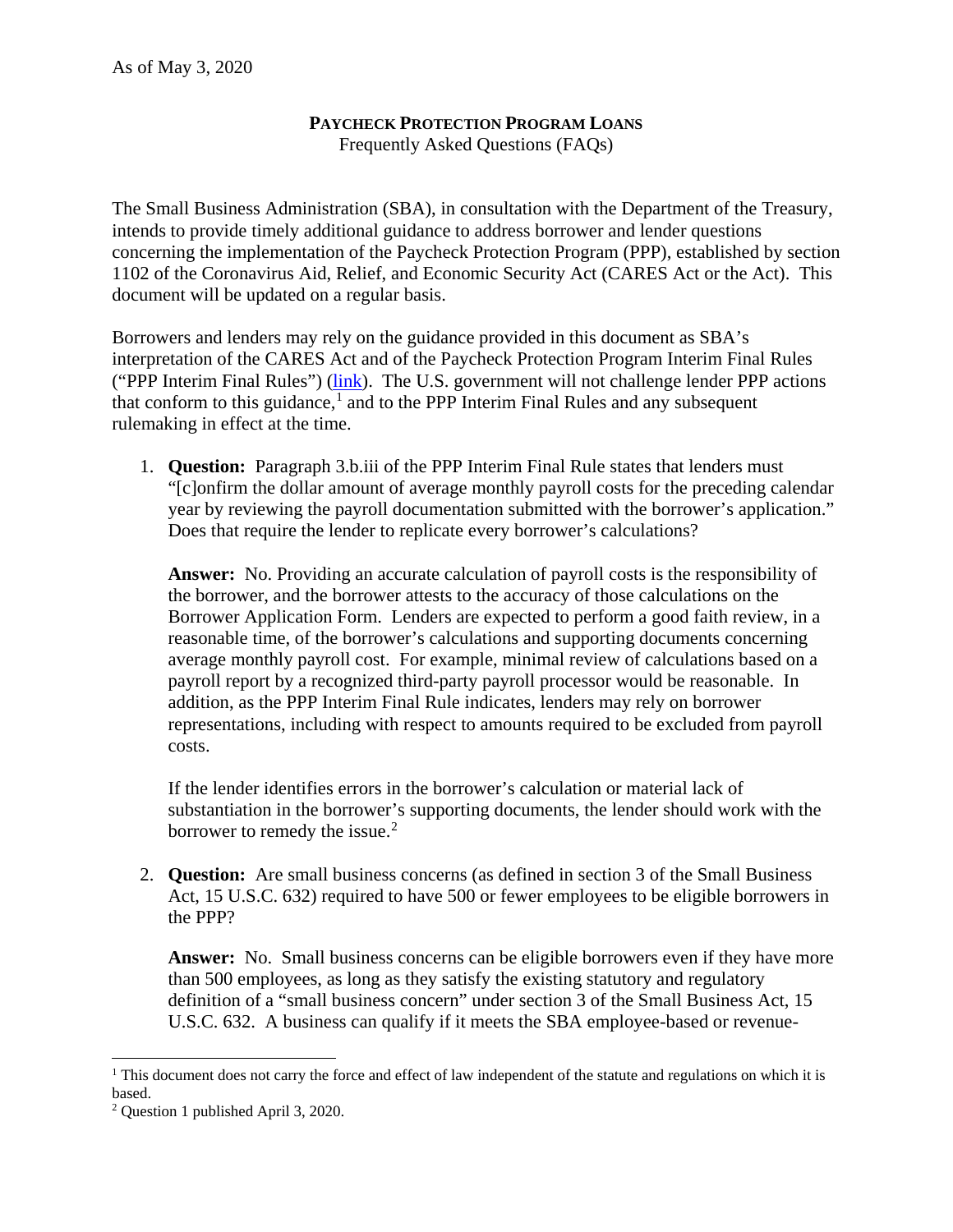based size standard corresponding to its primary industry. Go to www.sba.gov/size for the industry size standards.

Additionally, a business can qualify for the Paycheck Protection Program as a small business concern if it met both tests in SBA's "alternative size standard" as of March 27, 2020: (1) maximum tangible net worth of the business is not more than \$15 million; and (2) the average net income after Federal income taxes (excluding any carry-over losses) of the business for the two full fiscal years before the date of the application is not more than \$5 million.

A business that qualifies as a small business concern under section 3 of the Small Business Act, 15 U.S.C. 632, may truthfully attest to its eligibility for PPP loans on the Borrower Application Form, unless otherwise ineligible.

3. **Question:** Does my business have to qualify as a small business concern (as defined in section 3 of the Small Business Act, 15 U.S.C. 632) in order to participate in the PPP?

**Answer:** No. In addition to small business concerns, a business is eligible for a PPP loan if the business has 500 or fewer employees whose principal place of residence is in the United States, or the business meets the SBA employee-based size standards for the industry in which it operates (if applicable). Similarly, PPP loans are also available for qualifying tax-exempt nonprofit organizations described in section  $501(c)(3)$  of the Internal Revenue Code (IRC), tax-exempt veterans organization described in section  $501(c)(19)$  of the IRC, and Tribal business concerns described in section  $31(b)(2)(C)$  of the Small Business Act that have 500 or fewer employees whose principal place of residence is in the United States, or meet the SBA employee-based size standards for the industry in which they operate.

4. **Question:** Are lenders required to make an independent determination regarding applicability of affiliation rules under 13 C.F.R. 121.301(f) to borrowers?

**Answer:** No. It is the responsibility of the borrower to determine which entities (if any) are its affiliates and determine the employee headcount of the borrower and its affiliates. Lenders are permitted to rely on borrowers' certifications.

5. **Question:** Are borrowers required to apply SBA's affiliation rules under 13 C.F.R. 121.301(f)?

**Answer:** Yes. Borrowers must apply the affiliation rules set forth in SBA's Interim Final Rule on Affiliation. A borrower must certify on the Borrower Application Form that the borrower is eligible to receive a PPP loan, and that certification means that the borrower is a small business concern as defined in section 3 of the Small Business Act (15 U.S.C. 632), meets the applicable SBA employee-based or revenue-based size standard, or meets the tests in SBA's alternative size standard, after applying the affiliation rules, if applicable. SBA's existing affiliation exclusions apply to the PPP, including, for example the exclusions under 13 CFR 121.103(b)(2).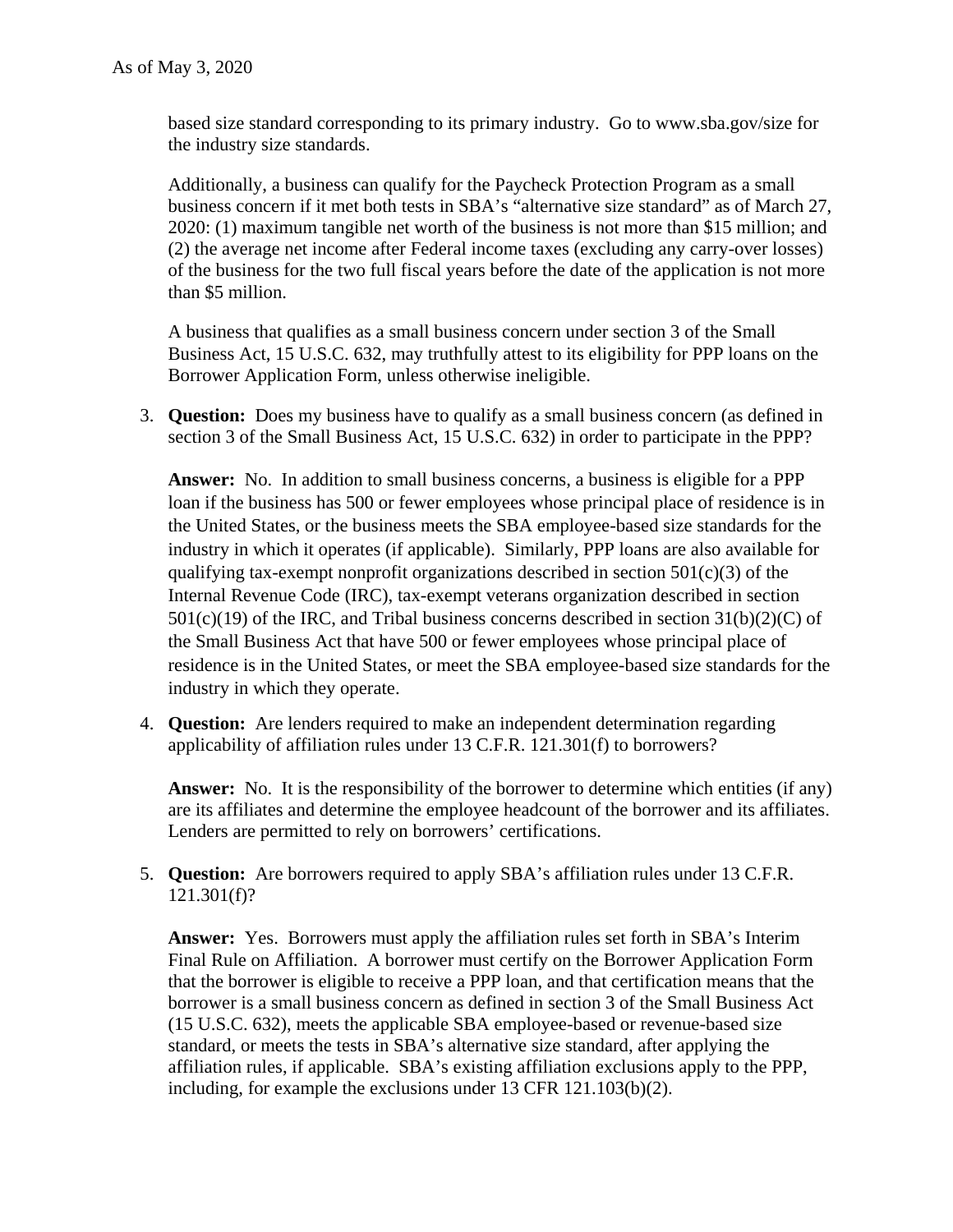6. **Question:** The affiliation rule based on ownership (13 C.F.R. 121.301(f)(1)) states that SBA will deem a minority shareholder in a business to control the business if the shareholder has the right to prevent a quorum or otherwise block action by the board of directors or shareholders. If a minority shareholder irrevocably gives up those rights, is it still considered to be an affiliate of the business?

**Answer:** No. If a minority shareholder in a business irrevocably waives or relinquishes any existing rights specified in 13 C.F.R. 121.301(f)(1), the minority shareholder would no longer be an affiliate of the business (assuming no other relationship that triggers the affiliation rules).

7. **Question:** The CARES Act excludes from the definition of payroll costs any employee compensation in excess of an annual salary of \$100,000. Does that exclusion apply to all employee benefits of monetary value?

**Answer:** No. The exclusion of compensation in excess of \$100,000 annually applies only to cash compensation, not to non-cash benefits, including:

- employer contributions to defined-benefit or defined-contribution retirement plans;
- payment for the provision of employee benefits consisting of group health care coverage, including insurance premiums; and
- payment of state and local taxes assessed on compensation of employees.
- 8. **Question:** Do PPP loans cover paid sick leave?

**Answer:** Yes. PPP loans covers payroll costs, including costs for employee vacation, parental, family, medical, and sick leave. However, the CARES Act excludes qualified sick and family leave wages for which a credit is allowed under sections 7001 and 7003 of the Families First Coronavirus Response Act (Public Law 116–127). Learn more about the Paid Sick Leave Refundable Credit [here.](https://www.irs.gov/newsroom/covid-19-related-tax-credits-for-required-paid-leave-provided-by-small-and-midsize-businesses-faqs)

9. **Question:** My small business is a seasonal business whose activity increases from April to June. Considering activity from that period would be a more accurate reflection of my business's operations. However, my small business was not fully ramped up on February 15, 2020. Am I still eligible?

**Answer:** In evaluating a borrower's eligibility, a lender may consider whether a seasonal borrower was in operation on February 15, 2020 or for an 8-week period between February 15, 2019 and June 30, 2019.

10. **Question:** What if an eligible borrower contracts with a third-party payer such as a payroll provider or a Professional Employer Organization (PEO) to process payroll and report payroll taxes?

**Answer:** SBA recognizes that eligible borrowers that use PEOs or similar payroll providers are required under some state registration laws to report wage and other data on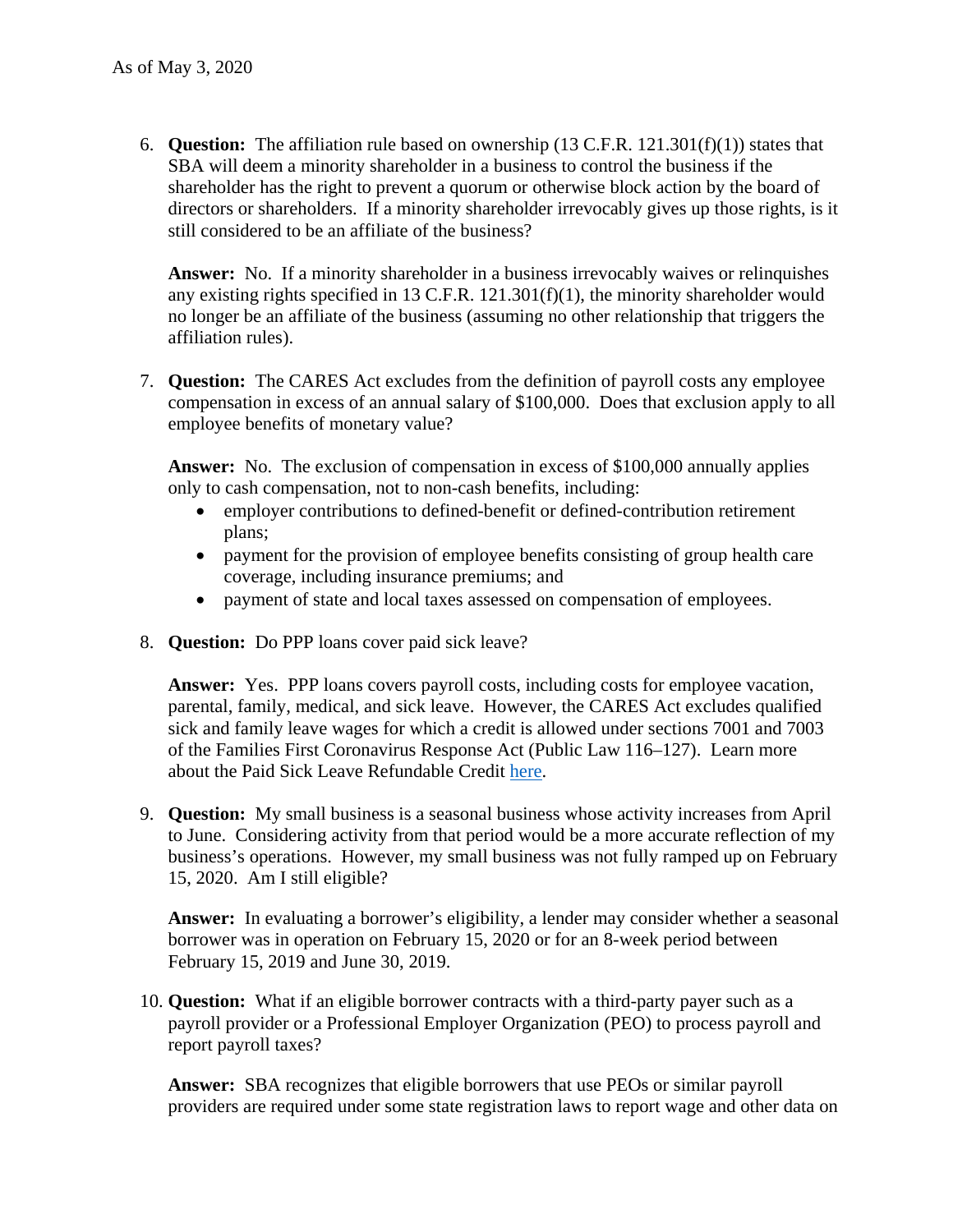the Employer Identification Number (EIN) of the PEO or other payroll provider. In these cases, payroll documentation provided by the payroll provider that indicates the amount of wages and payroll taxes reported to the IRS by the payroll provider for the borrower's employees will be considered acceptable PPP loan payroll documentation. Relevant information from a Schedule R (Form 941), Allocation Schedule for Aggregate Form 941 Filers, attached to the PEO's or other payroll provider's Form 941, Employer's Quarterly Federal Tax Return, should be used if it is available; otherwise, the eligible borrower should obtain a statement from the payroll provider documenting the amount of wages and payroll taxes. In addition, employees of the eligible borrower will not be considered employees of the eligible borrower's payroll provider or PEO.

11. **Question:** May lenders accept signatures from a single individual who is authorized to sign on behalf of the borrower?

**Answer:** Yes. However, the borrower should bear in mind that, as the Borrower Application Form indicates, only an authorized representative of the business seeking a loan may sign on behalf of the business. An individual's signature as an "Authorized Representative of Applicant" is a representation to the lender and to the U.S. government that the signer is authorized to make the certifications, including with respect to the applicant and each owner of 20% or more of the applicant's equity, contained in the Borrower Application Form. Lenders may rely on that representation and accept a single individual's signature on that basis.

12. **Question:** I need to request a loan to support my small business operations in light of current economic uncertainty. However, I pleaded guilty to a felony crime a very long time ago. Am I still eligible for the PPP?

**Answer:** Yes. Businesses are only ineligible if an owner of 20 percent or more of the equity of the applicant is presently incarcerated, on probation, on parole; subject to an indictment, criminal information, arraignment, or other means by which formal criminal charges are brought in any jurisdiction; or, within the last five years, for any felony, has been convicted; pleaded guilty; pleaded nolo contendere; been placed on pretrial diversion; or been placed on any form of parole or probation (including probation before judgment).

13. **Question:** Are lenders permitted to use their own online portals and an electronic form that they create to collect the same information and certifications as in the Borrower Application Form, in order to complete implementation of their online portals?

**Answer:** Yes. Lenders may use their own online systems and a form they establish that asks for the same information (using the same language) as the Borrower Application Form. Lenders are still required to send the data to SBA using SBA's interface.

14. **Question:** What time period should borrowers use to determine their number of employees and payroll costs to calculate their maximum loan amounts?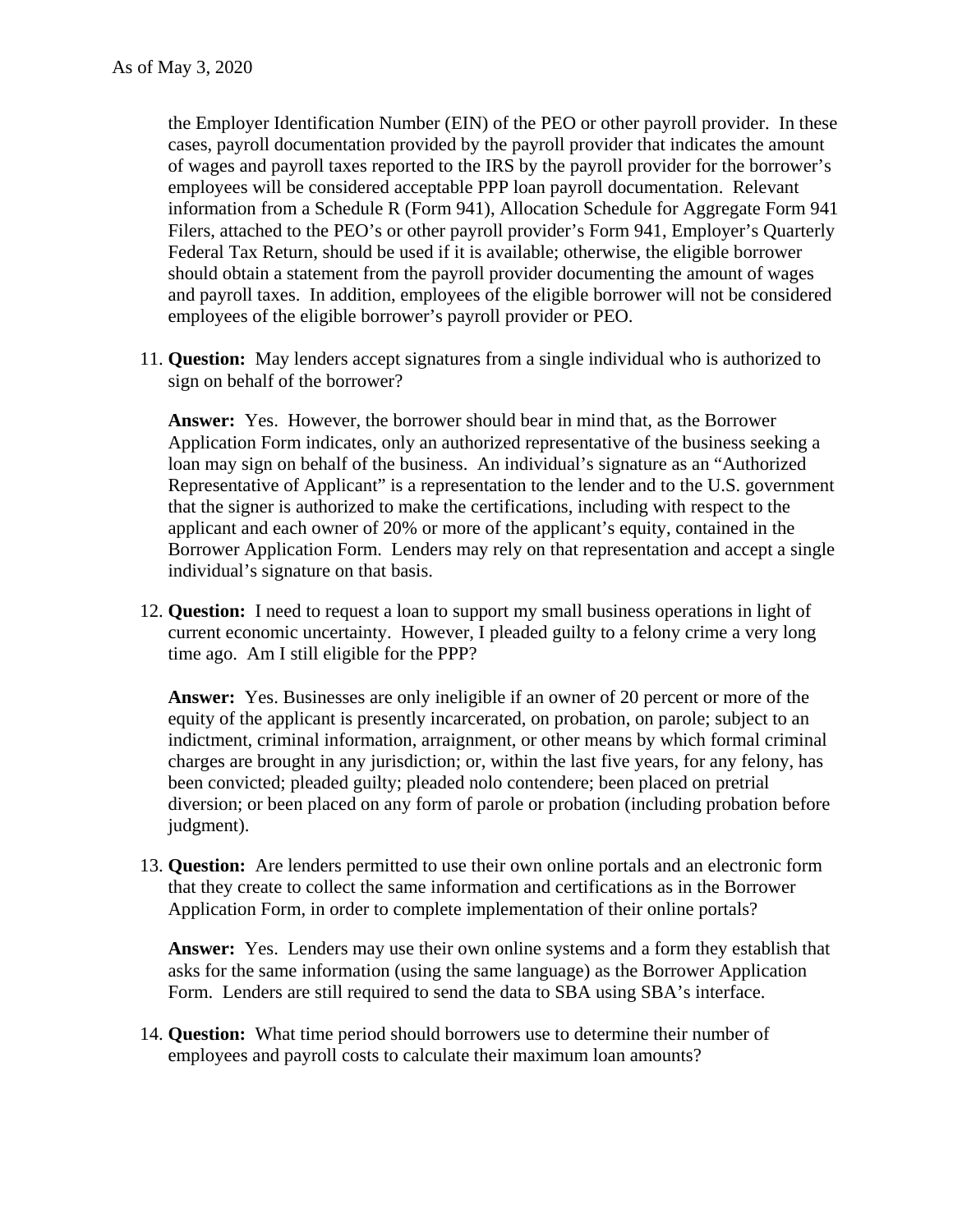$\overline{a}$ 

**Answer:** In general, borrowers can calculate their aggregate payroll costs using data either from the previous 12 months or from calendar year 2019. For seasonal businesses, the applicant may use average monthly payroll for the period between February 15, 2019, or March 1, 2019, and June 30, 2019. An applicant that was not in business from February 15, 2019 to June 30, 2019 may use the average monthly payroll costs for the period January 1, 2020 through February 29, 2020.

Borrowers may use their average employment over the same time periods to determine their number of employees, for the purposes of applying an employee-based size standard. Alternatively, borrowers may elect to use SBA's usual calculation: the average number of employees per pay period in the 12 completed calendar months prior to the date of the loan application (or the average number of employees for each of the pay periods that the business has been operational, if it has not been operational for 12 months).

15. **Question:** Should payments that an eligible borrower made to an independent contractor or sole proprietor be included in calculations of the eligible borrower's payroll costs?

**Answer:** No. Any amounts that an eligible borrower has paid to an independent contractor or sole proprietor should be excluded from the eligible business's payroll costs. However, an independent contractor or sole proprietor will itself be eligible for a loan under the PPP, if it satisfies the applicable requirements.

16. **Question:** How should a borrower account for federal taxes when determining its payroll costs for purposes of the maximum loan amount, allowable uses of a PPP loan, and the amount of a loan that may be forgiven?

**Answer:** Under the Act, payroll costs are calculated on a gross basis without regard to (i.e., not including subtractions or additions based on) federal taxes imposed or withheld, such as the employee's and employer's share of Federal Insurance Contributions Act (FICA) and income taxes required to be withheld from employees. As a result, payroll costs are not reduced by taxes imposed on an employee and required to be withheld by the employer, but payroll costs do not include the employer's share of payroll tax. For example, an employee who earned \$4,000 per month in gross wages, from which \$500 in federal taxes was withheld, would count as \$4,000 in payroll costs. The employee would receive \$3,500, and \$500 would be paid to the federal government. However, the employer-side federal payroll taxes imposed on the \$4,000 in wages are excluded from payroll costs under the statute.<sup>[3](#page-4-0)</sup>

<span id="page-4-0"></span><sup>&</sup>lt;sup>3</sup> The definition of "payroll costs" in the CARES Act, 15 U.S.C.  $636(a)(36)(A)(viii)$ , excludes "taxes imposed or withheld under chapters 21, 22, or 24 of the Internal Revenue Code of 1986 during the covered period," defined as February 15, 2020, to June 30, 2020. As described above, the SBA interprets this statutory exclusion to mean that payroll costs are calculated on a gross basis, without subtracting federal taxes that are imposed on the employee or withheld from employee wages. Unlike employer-side payroll taxes, such employee-side taxes are ordinarily expressed as a reduction in employee take-home pay; their exclusion from the definition of payroll costs means payroll costs should not be reduced based on taxes imposed on the employee or withheld from employee wages. This interpretation is consistent with the text of the statute and advances the legislative purpose of ensuring workers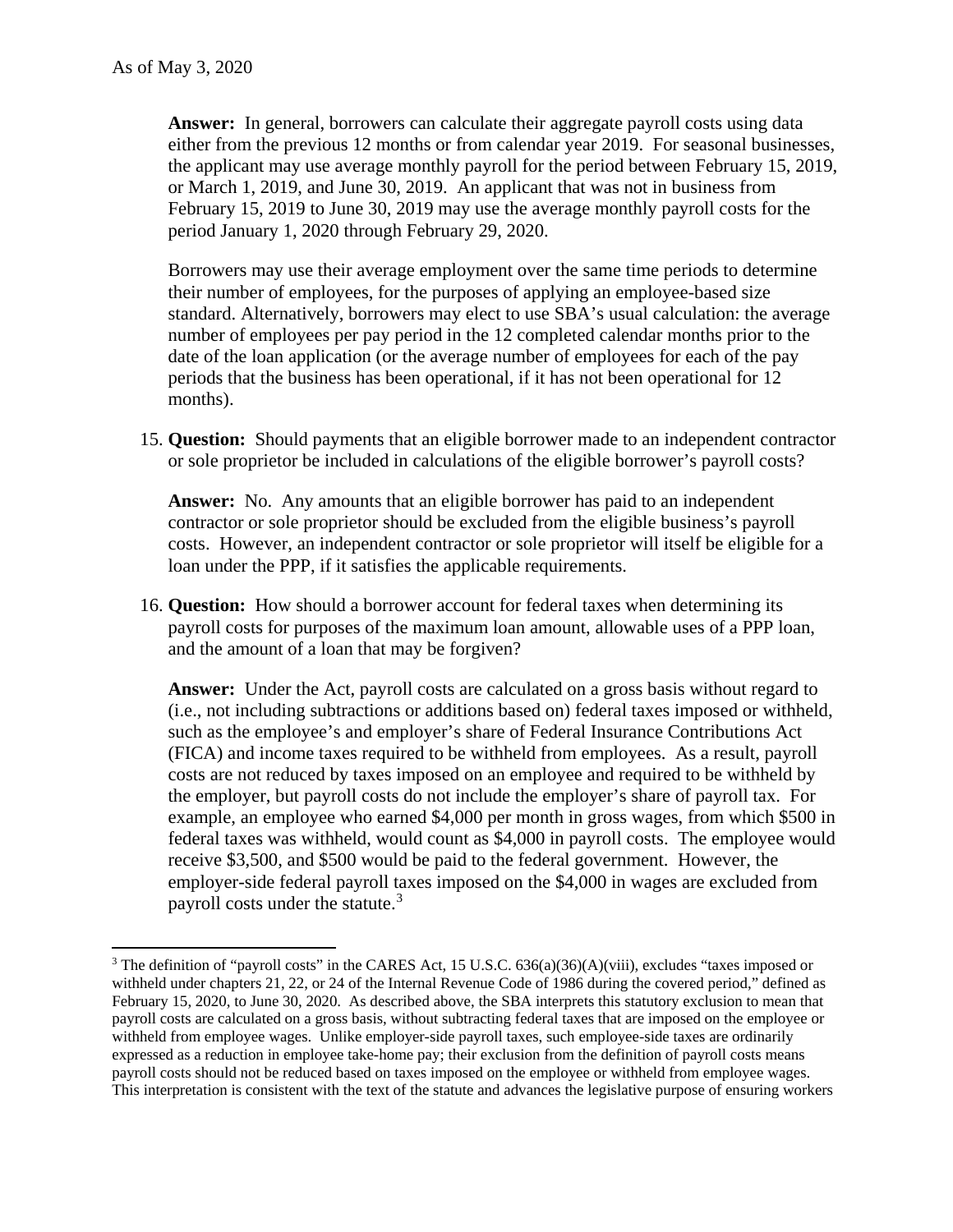17. **Question:** I filed or approved a loan application based on the version of the PPP Interim Final Rule published on April 2, 2020. Do I need to take any action based on the updated guidance in these FAQs?

**Answer:** No. Borrowers and lenders may rely on the laws, rules, and guidance available at the time of the relevant application. However, borrowers whose previously submitted loan applications have not yet been processed may revise their applications based on clarifications reflected in these FAQs.

18. **Question:** Are PPP loans for existing customers considered new accounts for FinCEN Rule CDD purposes? Are lenders required to collect, certify, or verify beneficial ownership information in accordance with the rule requirements for existing customers?

**Answer:** If the PPP loan is being made to an existing customer and the necessary information was previously verified, you do not need to re-verify the information.

Furthermore, if federally insured depository institutions and federally insured credit unions eligible to participate in the PPP program have not yet collected beneficial ownership information on existing customers, such institutions do not need to collect and verify beneficial ownership information for those customers applying for new PPP loans, unless otherwise indicated by the lender's risk-based approach to BSA compliance.<sup>[4](#page-5-0)</sup>

19. **Question:** Do lenders have to use a promissory note provided by SBA or may they use their own?

**Answer:** Lenders may use their own promissory note or an SBA form of promissory note.

20. **Question:** The amount of forgiveness of a PPP loan depends on the borrower's payroll costs over an eight-week period; when does that eight-week period begin?

**Answer:** The eight-week period begins on the date the lender makes the first disbursement of the PPP loan to the borrower. The lender must make the first disbursement of the loan no later than ten calendar days from the date of loan approval.<sup>[5](#page-5-1)</sup>

21. **Question:** Do lenders need a separate SBA Authorization document to issue PPP loans?

**Answer:** No. A lender does not need a separate SBA Authorization for SBA to guarantee a PPP loan. However, lenders must have executed SBA Form 2484 (the

 $\overline{\phantom{a}}$ 

remain paid and employed. Further, because the reference period for determining a borrower's maximum loan amount will largely or entirely precede the period from February 15, 2020, to June 30, 2020, and the period during which borrowers will be subject to the restrictions on allowable uses of the loans may extend beyond that period, for purposes of the determination of allowable uses of loans and the amount of loan forgiveness, this statutory exclusion will apply with respect to such taxes imposed or withheld at any time, not only during such period.<br><sup>4</sup> Ouestions 2 – 18 published April 6, 2020.

<span id="page-5-0"></span>

<span id="page-5-1"></span> $5$  Questions  $19 - 20$  published April 8, 2020.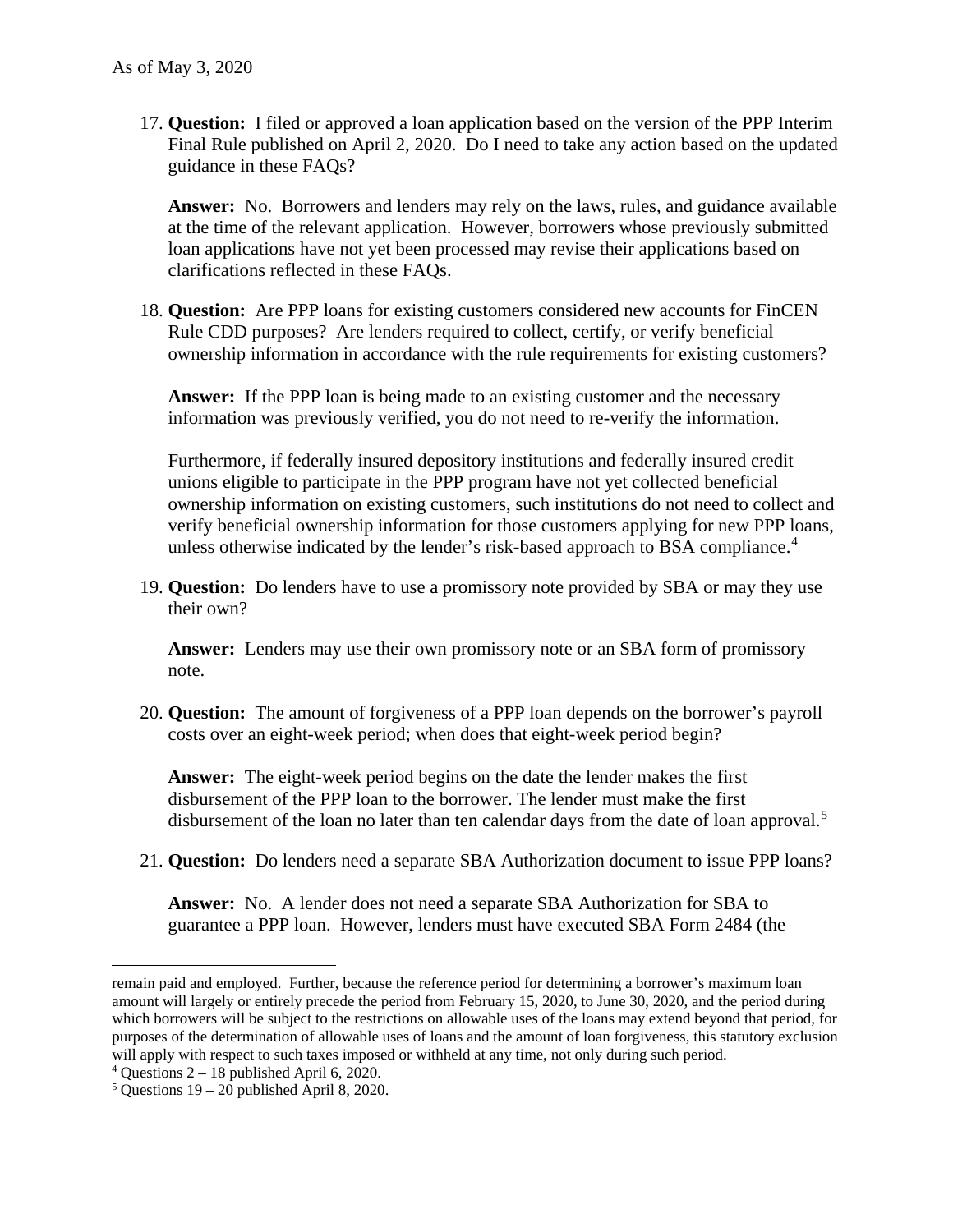$\overline{\phantom{a}}$ 

Lender Application Form for the Paycheck Protection Program)<sup>[6](#page-6-0)</sup> to issue PPP loans and receive a loan number for each originated PPP loan. Lenders may include in their promissory notes for PPP loans any terms and conditions, including relating to amortization and disclosure, that are not inconsistent with Sections 1102 and 1106 of the CARES Act, the PPP Interim Final Rules and guidance, and SBA Form 2484.

22. **Question:** I am a non-bank lender that meets all applicable criteria of the PPP Interim Final Rule. Will I be automatically enrolled as a PPP lender? What criteria will SBA and the Treasury Department use to assess whether to approve my application to participate as a PPP lender?

Answer: We encourage lenders that are not currently 7(a) lenders to apply in order to increase the scope of PPP lending options and the speed with which PPP loans can be disbursed to help small businesses across America. We recognize that financial technology solutions can promote efficiency and financial inclusion in implementing the PPP. Applicants should submit SBA Form 3507 and the relevant attachments to [NFRLApplicationForPPP@sba.gov.](mailto:NFRLApplicationForPPP@sba.gov) Submission of the SBA Form 3507 does not result in automatic enrollment in the PPP. SBA and the Treasury Department will evaluate each application from a non-bank or non-insured depository institution lender and determine whether the applicant has the necessary qualifications to process, close, disburse, and service PPP loans made with SBA's guarantee. SBA may request additional information from the applicant before making a determination.

23. **Question:** How do the \$10 million cap and affiliation rules work for franchises?

**Answer:** If a franchise brand is listed on the SBA Franchise Directory, each of its franchisees that meets the applicable size standard can apply for a PPP loan. (The franchisor does not apply on behalf of its franchisees.) The \$10 million cap on PPP loans is a limit per franchisee entity, and each franchisee is limited to one PPP loan.

Franchise brands that have been denied listing on the Directory because of affiliation between franchisor and franchisee may request listing to receive PPP loans. SBA will not apply affiliation rules to a franchise brand requesting listing on the Directory to participate in the PPP, but SBA will confirm that the brand is otherwise eligible for listing on the Directory.

24. **Question:** How do the \$10 million cap and affiliation rules work for hotels and restaurants (and any business assigned a North American Industry Classification System (NAICS) code beginning with 72)?

**Answer:** Under the CARES Act, any single business entity that is assigned a NAICS code beginning with 72 (including hotels and restaurants) and that employs not more than 500 employees per physical location is eligible to receive a PPP loan.

<span id="page-6-0"></span><sup>6</sup> This requirement is satisfied by a lender when the lender completes the process of submitting a loan through the E-Tran system; no transmission or retention of a physical copy of Form 2484 is required.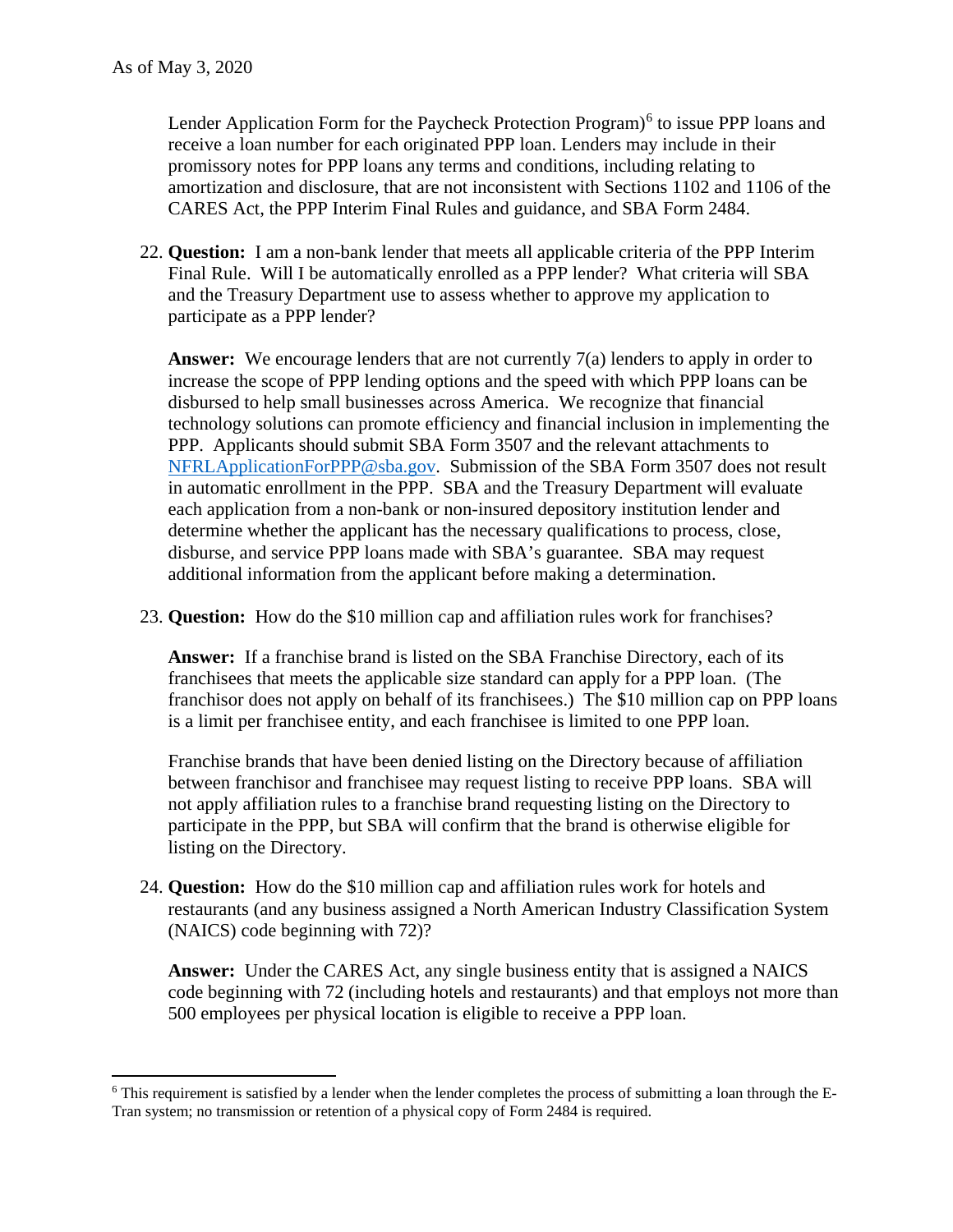In addition, SBA's affiliation rules (13 CFR 121.103 and 13 CFR 121.301) do not apply to any business entity that is assigned a NAICS code beginning with 72 and that employs not more than a total of 500 employees. As a result, if each hotel or restaurant location owned by a parent business is a separate legal business entity, each hotel or restaurant location that employs not more than 500 employees is permitted to apply for a separate PPP loan provided it uses its unique EIN.

The \$10 million maximum loan amount limitation applies to each eligible business entity, because individual business entities cannot apply for more than one loan. The following examples illustrate how these principles apply.

Example 1. Company X directly owns multiple restaurants and has no affiliates.

• Company X may apply for a PPP loan if it employs 500 or fewer employees per location (including at its headquarters), even if the total number of employees employed across all locations is over 500.

Example 2. Company X wholly owns Company Y and Company Z (as a result, Companies X, Y, and Z are all affiliates of one another). Company Y and Company Z each own a single restaurant with 500 or fewer employees.

• Company Y and Company Z can each apply for a separate PPP loan, because each has 500 or fewer employees. The affiliation rules do not apply, because Company Y and Company Z each has 500 or fewer employees and is in the food services business (with a NAICS code beginning with 72).

Example 3. Company X wholly owns Company Y and Company Z (as a result, Companies X, Y, and Z are all affiliates of one another). Company Y owns a restaurant with 400 employees. Company Z is a construction company with 400 employees.

- Company Y is eligible for a PPP loan because it has 500 or fewer employees. The affiliation rules do not apply to Company Y, because it has 500 or fewer employees and is in the food services business (with a NAICS code beginning with 72).
- The waiver of the affiliation rules does not apply to Company Z, because Company Z is in the construction industry. Under SBA's affiliation rules, 13 CFR 121.301(f)(1) and (3), Company Y and Company Z are affiliates of one another because they are under the common control of Company X, which wholly owns both companies. This means that the size of Company Z is determined by adding its employees to those of Companies X and Y. Therefore, Company Z is deemed to have more than 500 employees, together with its affiliates. However, Company Z may be eligible to receive a PPP loan as a small business concern if it, together with Companies X and Y, meets SBA's other applicable size standards," as explained in FAQ #2.
- 25. **Question:** Does the information lenders are required to collect from PPP applicants regarding every owner who has a 20% or greater ownership stake in the applicant business (i.e., owner name, title, ownership %, TIN, and address) satisfy a lender's obligation to collect beneficial ownership information (which has a 25% ownership threshold) under the Bank Secrecy Act?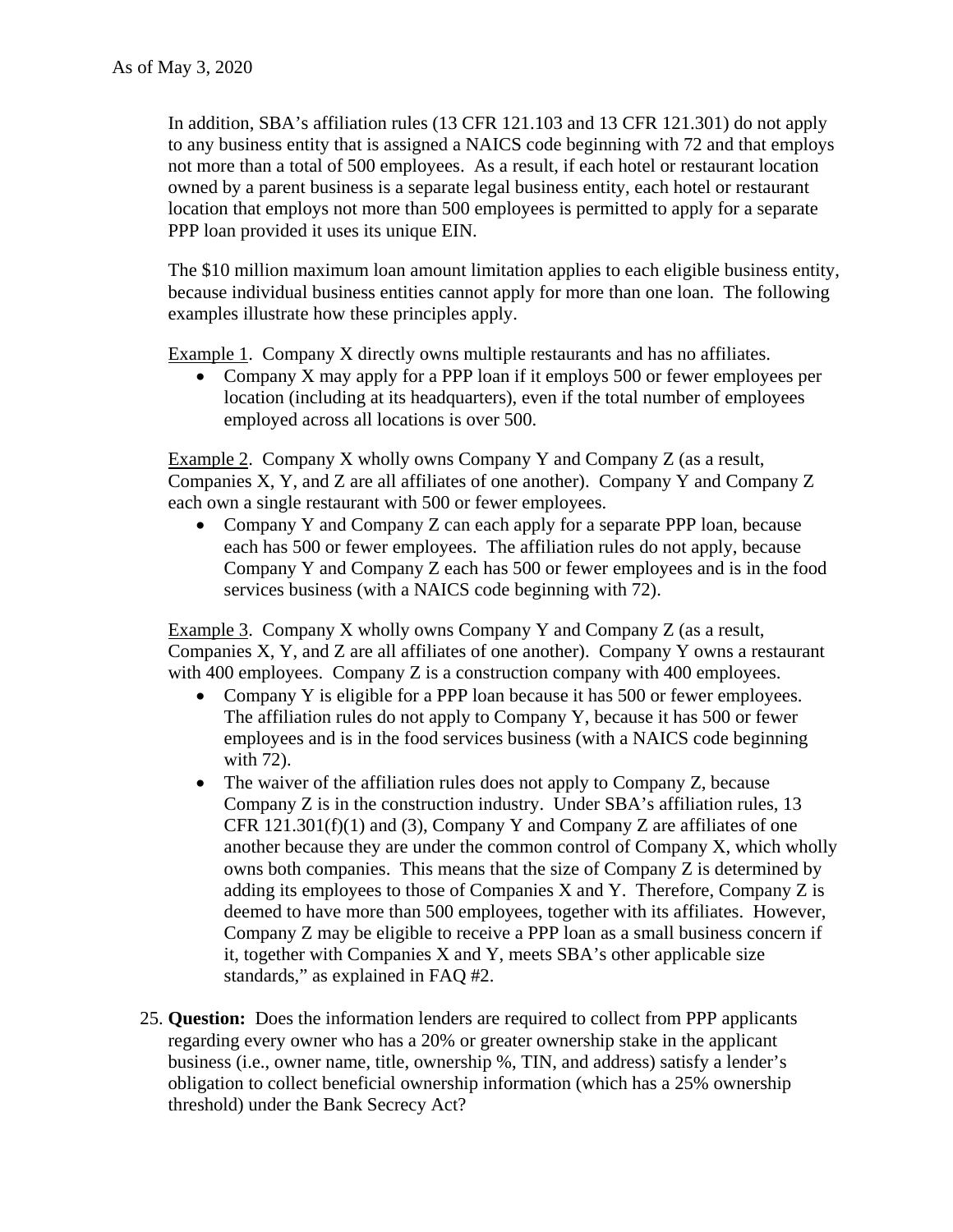## **Answer:**

For lenders with existing customers: With respect to collecting beneficial ownership information for owners holding a 20% or greater ownership interest, if the PPP loan is being made to an existing customer and the lender previously verified the necessary information, the lender does not need to re-verify the information. Furthermore, if federally insured depository institutions and federally insured credit unions eligible to participate in the PPP program have not yet collected such beneficial ownership information on existing customers, such institutions do not need to collect and verify beneficial ownership information for those customers applying for new PPP loans, unless otherwise indicated by the lender's risk-based approach to Bank Secrecy Act (BSA) compliance.

For lenders with new customers: For new customers, the lender's collection of the following information from all natural persons with a 20% or greater ownership stake in the applicant business will be deemed to satisfy applicable BSA requirements and FinCEN regulations governing the collection of beneficial ownership information: owner name, title, ownership %, TIN, address, and date of birth. If any ownership interest of 20% or greater in the applicant business belongs to a business or other legal entity, lenders will need to collect appropriate beneficial ownership information for that entity. If you have questions about requirements related to beneficial ownership, go to [https://www.fincen.gov/resources/statutes-and-regulations/cdd-final-rule.](https://www.fincen.gov/resources/statutes-and-regulations/cdd-final-rule) Decisions regarding further verification of beneficial ownership information collected from new customers should be made pursuant to the lender's risk-based approach to BSA compliance.<sup>[7](#page-8-0)</sup>

26. **Question:** SBA regulations require approval by SBA's Standards of Conduct Committee (SCC) for SBA Assistance, other than disaster assistance, to an entity, if its sole proprietor, partner, officer, director, or stockholder with a 10 percent or more interest is: a current SBA employee; a Member of Congress; an appointed official or employee of the legislative or judicial branch; a member or employee of an SBA Advisory Council or SCORE volunteer; or a household member of any of the preceding individuals. Do these entities need the approval of the SCC in order to be eligible for a PPP loan?

**Answer:** The SCC has authorized a blanket approval for PPP loans to such entities so that further action by the SCC is not necessary in the PPP program.

27. **Question:** SBA regulations require a written statement of no objection by the pertinent Department or military service before it provides any SBA Assistance, other than disaster loans, to an entity, if its sole proprietor, partner, officer, director, or stockholder with a 10 percent or more interest, or if a household member of any of the preceding individuals, is an employee of another Government Department or Agency having a grade of at least GS-13 or its equivalent. Does this requirement apply to PPP loans?

<span id="page-8-0"></span>l  $7$  Questions  $21 - 25$  published April 13, 2020.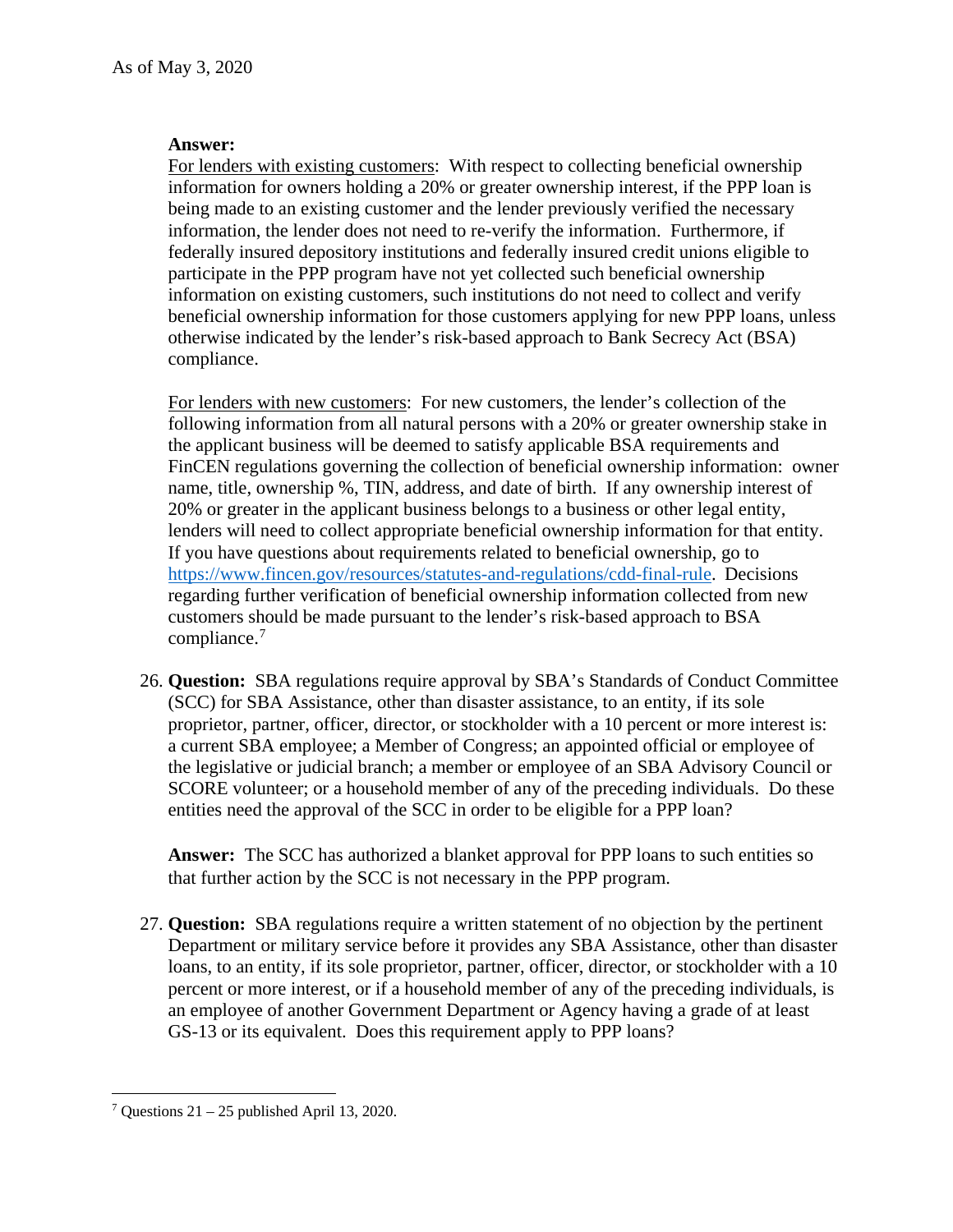**Answer:** No. The SCC has determined that a written statement of no objection is not required from another Government Department or Agency for PPP loans.

28. **Question:** Is a lender permitted to submit a PPP loan application to SBA through E-Tran before the lender has fulfilled its responsibility to review the required borrower documentation and calculation of payroll costs?

**Answer:** No. Before a lender submits a PPP loan through E-Tran, the lender must have collected the information and certifications contained in the Borrower Application Form and the lender must have fulfilled its obligations set forth in paragraphs 3.b.(i)-(iii) of the PPP Interim Final Rule. Please refer to the Interim Final Rule and FAQ #1 for more information on the lender's responsibility regarding confirmation of payroll costs.

Lenders who did not understand that these steps are required before submission to E-Tran need not withdraw applications submitted to E-Tran before April 14, 2020, but must fulfill lender responsibilities with respect to those applications as soon as practicable and no later than loan closing.<sup>[8](#page-9-0)</sup>

29. **Question:** Can lenders use scanned copies of documents or E-signatures or E-consents permitted by the E-sign Act?

**Answer:** Yes. All PPP lenders may accept scanned copies of signed loan applications and documents containing the information and certifications required by SBA Form 2483 and the promissory note used for the PPP loan. Additionally, lenders may also accept any form of E-consent or E-signature that complies with the requirements of the Electronic Signatures in Global and National Commerce Act (P.L. 106-229).

If electronic signatures are not feasible, when obtaining a wet ink signature without inperson contact, lenders should take appropriate steps to ensure the proper party has executed the document.

This guidance does not supersede signature requirements imposed by other applicable law, including by the lender's primary federal regulator.<sup>[9](#page-9-1)</sup>

30. **Question:** Can a lender sell a PPP loan into the secondary market?

**Answer:** Yes. A PPP loan may be sold into the secondary market at any time after the loan is fully disbursed. A secondary market sale of a PPP loan does not require SBA approval. A PPP loan sold into the secondary market is 100% SBA guaranteed. A PPP loan may be sold on the secondary market at a premium or a discount to par value.<sup>[10](#page-9-2)</sup>

 $\overline{a}$ 

<span id="page-9-0"></span> $8$  Questions  $26 - 28$  published April 14, 2020.

<span id="page-9-1"></span><sup>9</sup> Question 29 published April 15, 2020.

<span id="page-9-2"></span><sup>10</sup> Question 30 published April 17, 2020.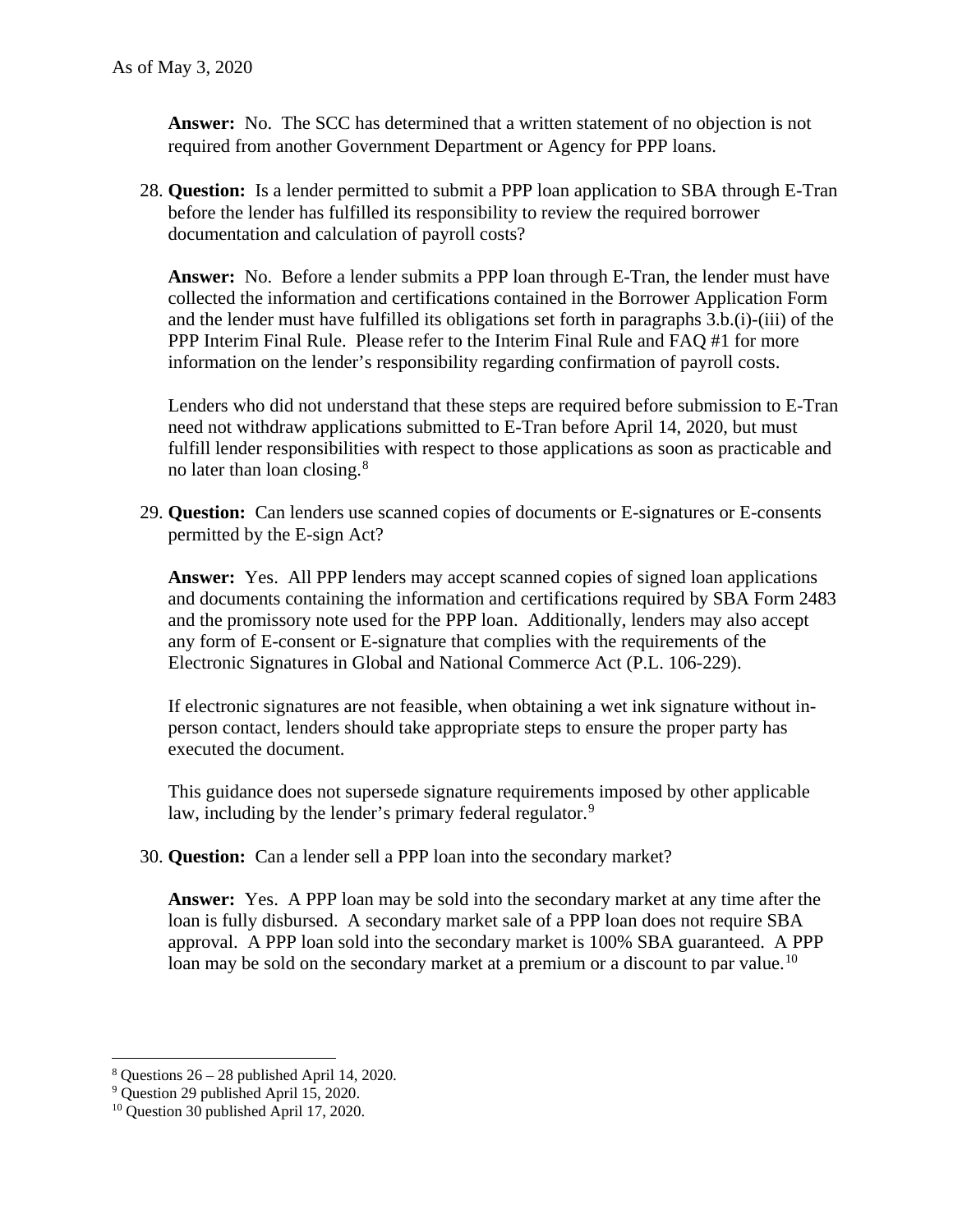31. **Question:** Do businesses owned by large companies with adequate sources of liquidity to support the business's ongoing operations qualify for a PPP loan?

**Answer:** In addition to reviewing applicable affiliation rules to determine eligibility, all borrowers must assess their economic need for a PPP loan under the standard established by the CARES Act and the PPP regulations at the time of the loan application. Although the CARES Act suspends the ordinary requirement that borrowers must be unable to obtain credit elsewhere (as defined in section 3(h) of the Small Business Act), borrowers still must certify in good faith that their PPP loan request is necessary. Specifically, before submitting a PPP application, all borrowers should review carefully the required certification that "[c]urrent economic uncertainty makes this loan request necessary to support the ongoing operations of the Applicant." Borrowers must make this certification in good faith, taking into account their current business activity and their ability to access other sources of liquidity sufficient to support their ongoing operations in a manner that is not significantly detrimental to the business. For example, it is unlikely that a public company with substantial market value and access to capital markets will be able to make the required certification in good faith, and such a company should be prepared to demonstrate to SBA, upon request, the basis for its certification.

Lenders may rely on a borrower's certification regarding the necessity of the loan request. Any borrower that applied for a PPP loan prior to the issuance of this guidance and repays the loan in full by May 7, 2020 will be deemed by SBA to have made the required certification in good faith.<sup>[11](#page-10-0)</sup>

32. **Question:** Does the cost of a housing stipend or allowance provided to an employee as part of compensation count toward payroll costs?

**Answer:** Yes. Payroll costs includes all cash compensation paid to employees, subject to the \$100,000 annual compensation per employee limitation.

33. **Question:** Is there existing guidance to help PPP applicants and lenders determine whether an individual employee's principal place of residence is in the United States?

**Answer:** PPP applicants and lenders may consider IRS regulations (26 CFR § 1.121-  $1(b)(2)$ ) when determining whether an individual employee's principal place of residence is in the United States.

34. **Question:** Are agricultural producers, farmers, and ranchers eligible for PPP loans?

**Answer:** Yes.Agricultural producers, farmers, and ranchers are eligible for PPP loans if: (i) the business has 500 or fewer employees, or (ii) the business fits within the revenue-based sized standard, which is average annual receipts of \$1 million.

Additionally, agricultural producers, farmers, and ranchers can qualify for PPP loans as a small business concern if their business meets SBA's "alternative size standard." The

<span id="page-10-0"></span> $\overline{\phantom{a}}$ <sup>11</sup> Question 31 published April 23, 2020.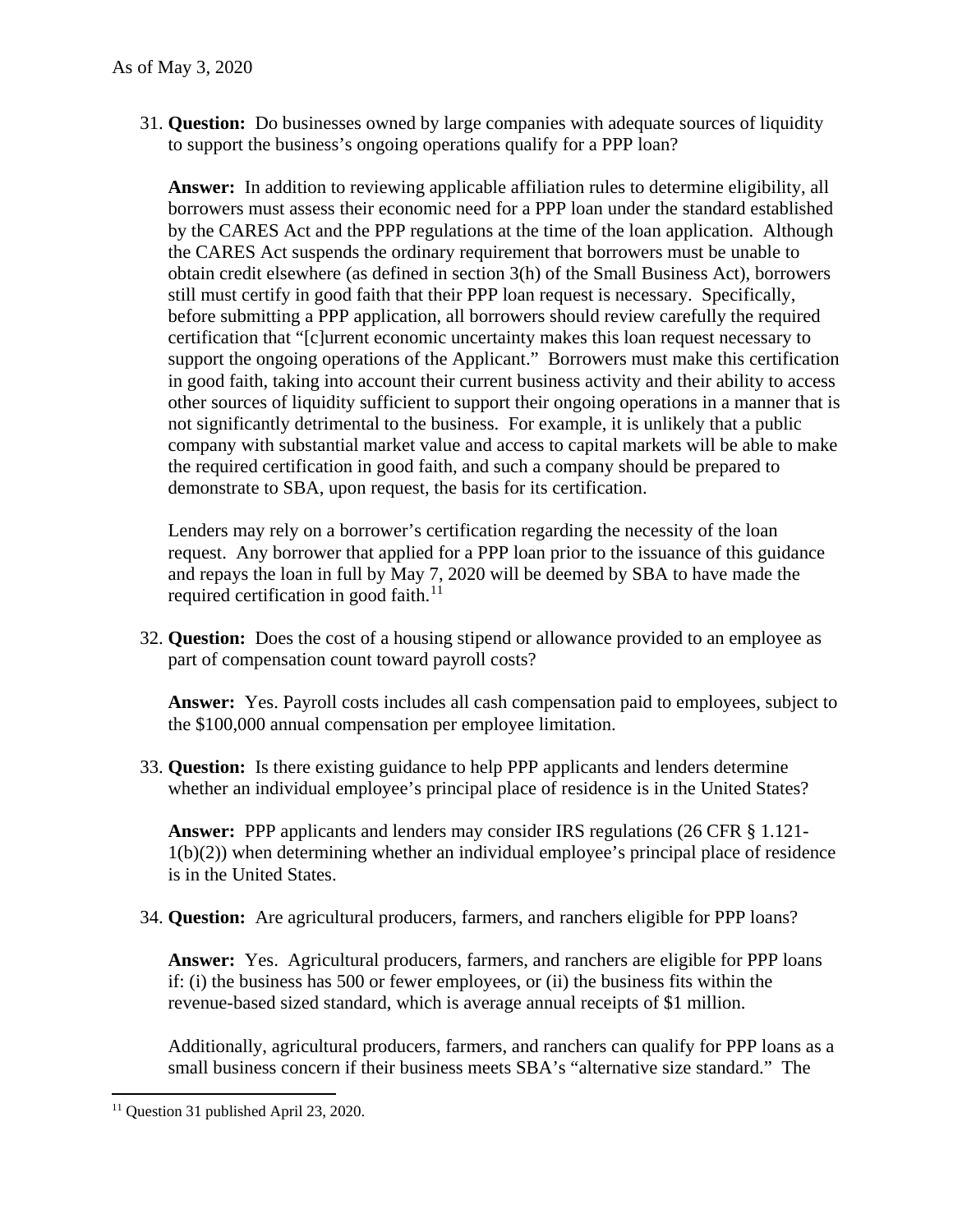"alternative size standard" is currently: (1) maximum net worth of the business is not more than \$15 million, and (2) the average net income after Federal income taxes (excluding any carry-over losses) of the business for the two full fiscal years before the date of the application is not more than \$5 million.

For all of these criteria, the applicant must include its affiliates in its calculations. [Link](https://www.sba.gov/document/support--affiliation-rules-paycheck-protection-program) to Applicable Affiliation Rules for the PPP.

35. **Question:** Are agricultural and other forms of cooperatives eligible to receive PPP loans?

**Answer:** As long as other PPP eligibility requirements are met, small agricultural cooperatives and other cooperatives may receive PPP loans.[12](#page-11-0)

36. **Question:** To determine borrower eligibility under the 500-employee or other applicable threshold established by the CARES Act, must a borrower count all employees or only full-time equivalent employees?

**Answer:** For purposes of loan eligibility, the CARES Act defines the term employee to include "individuals employed on a full-time, part-time, or other basis." A borrower must therefore calculate the total number of employees, including part-time employees, when determining their employee headcount for purposes of the eligibility threshold. For example, if a borrower has 200 full-time employees and 50 part-time employees each working 10 hours per week, the borrower has a total of 250 employees.

By contrast, for purposes of loan forgiveness, the CARES Act uses the standard of "fulltime equivalent employees" to determine the extent to which the loan forgiveness amount will be reduced in the event of workforce reductions.<sup>[13](#page-11-1)</sup>

37. **Question:** Do businesses owned by private companies with adequate sources of liquidity to support the business's ongoing operations qualify for a PPP loan?

Answer: See response to FAQ #31.<sup>[14](#page-11-2)</sup>

38. **Question:** Section 1102 of the CARES Act provides that PPP loans are available only to applicants that were "in operation on February 15, 2020." Is a business that was in operation on February 15, 2020 but had a change in ownership after February 15, 2020 eligible for a PPP loan?

**Answer:** Yes. As long as the business was in operation on February 15, 2020, if it meets the other eligibility criteria, the business is eligible to apply for a PPP loan regardless of the change in ownership. In addition, where there is a change in ownership effectuated through a purchase of substantially all assets of a business that was in operation on

 $\overline{a}$ 

<span id="page-11-0"></span><sup>&</sup>lt;sup>12</sup> Questions  $32 - 35$  published April 24, 2020.

<span id="page-11-1"></span><sup>13</sup> Questions 36 published April 26, 2020.

<span id="page-11-2"></span><sup>14</sup> Question 37 published April 28, 2020.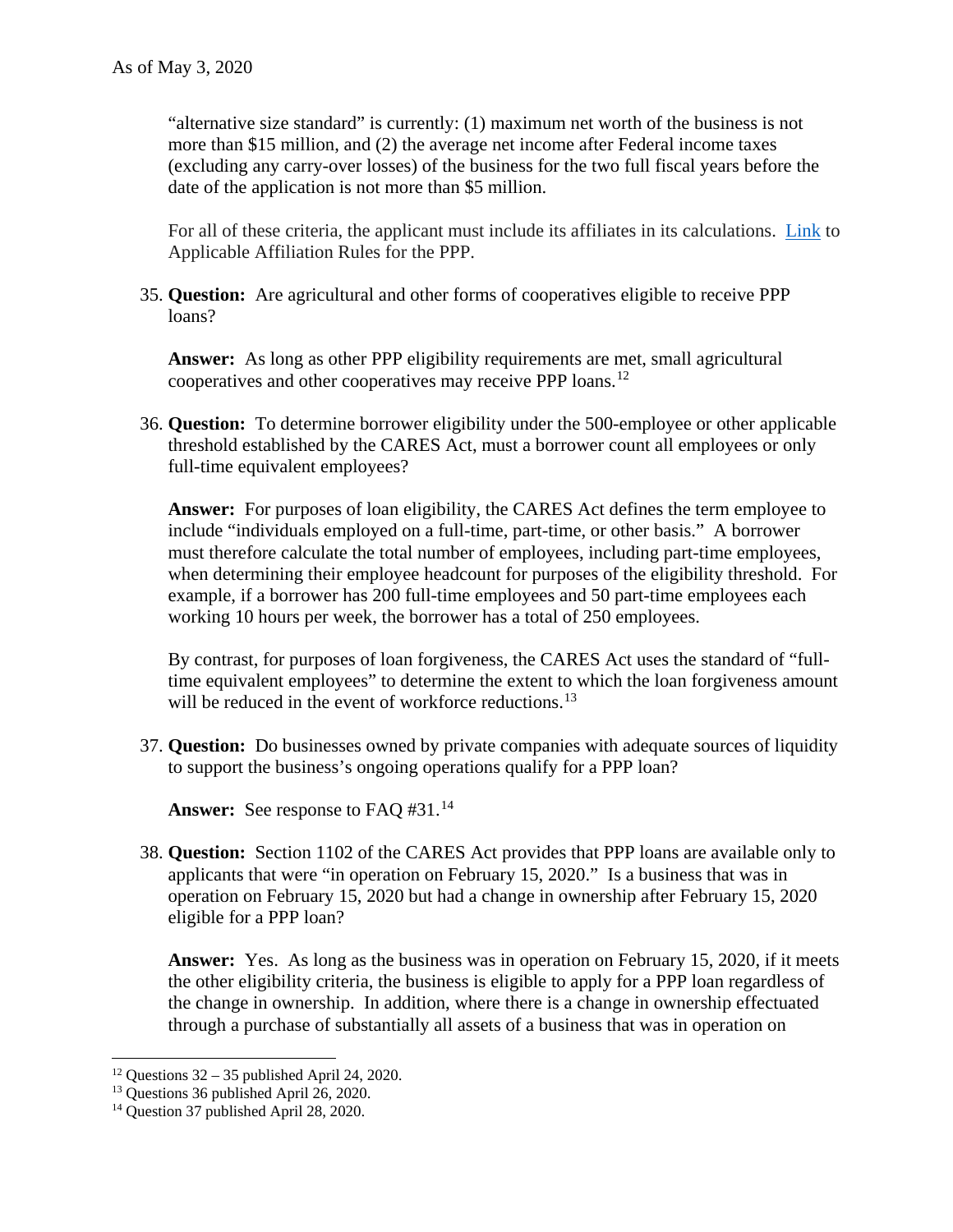February 15, the business acquiring the assets will be eligible to apply for a PPP loan even if the change in ownership results in the assignment of a new tax ID number and even if the acquiring business was not in operation until after February 15, 2020. If the acquiring business has maintained the operations of the pre-sale business, the acquiring business may rely on the historic payroll costs and headcount of the pre-sale business for the purposes of its PPP application, except where the pre-sale business had applied for and received a PPP loan. The Administrator, in consultation with the Secretary, has determined that the requirement that a business "was in operation on February 15, 2020" should be applied based on the economic realities of the business's operations.

39. **Question:** Will SBA review individual PPP loan files?

**Answer:** Yes. In FAQ #31, SBA reminded all borrowers of an important certification required to obtain a PPP loan. To further ensure PPP loans are limited to eligible borrowers in need, the SBA has decided, in consultation with the Department of the Treasury, that it will review all loans in excess of \$2 million, in addition to other loans as appropriate, following the lender's submission of the borrower's loan forgiveness application. Additional guidance implementing this procedure will be forthcoming.

The outcome of SBA's review of loan files will not affect SBA's guarantee of any loan for which the lender complied with the lender obligations set forth in paragraphs III.3.b(i)-(iii) of the Paycheck Protection Program Rule (April 2, 2020) and further explained in FAO #1.<sup>[15](#page-12-0)</sup>

40. **Question:** Will a borrower's PPP loan forgiveness amount (pursuant to section 1106 of the CARES Act and SBA's implementing rules and guidance) be reduced if the borrower laid off an employee, offered to rehire the same employee, but the employee declined the offer?

**Answer:** No. As an exercise of the Administrator's and the Secretary's authority under Section 1106(d)(6) of the CARES Act to prescribe regulations granting de minimis exemptions from the Act's limits on loan forgiveness, SBA and Treasury intend to issue an interim final rule excluding laid-off employees whom the borrower offered to rehire (for the same salary/wages and same number of hours) from the CARES Act's loan forgiveness reduction calculation. The interim final rule will specify that, to qualify for this exception, the borrower must have made a good faith, written offer of rehire, and the employee's rejection of that offer must be documented by the borrower. Employees and employers should be aware that employees who reject offers of re-employment may forfeit eligibility for continued unemployment compensation.

41. **Question:** Can a seasonal employer that elects to use a 12-week period between May 1, 2019 and September 15, 2019 to calculate its maximum PPP loan amount under the interim final rule issued by Treasury on April 27, 2020, make all the required certifications on the Borrower Application Form?

<span id="page-12-0"></span>l <sup>15</sup> Questions  $38 - 39$  published April 29, 2020.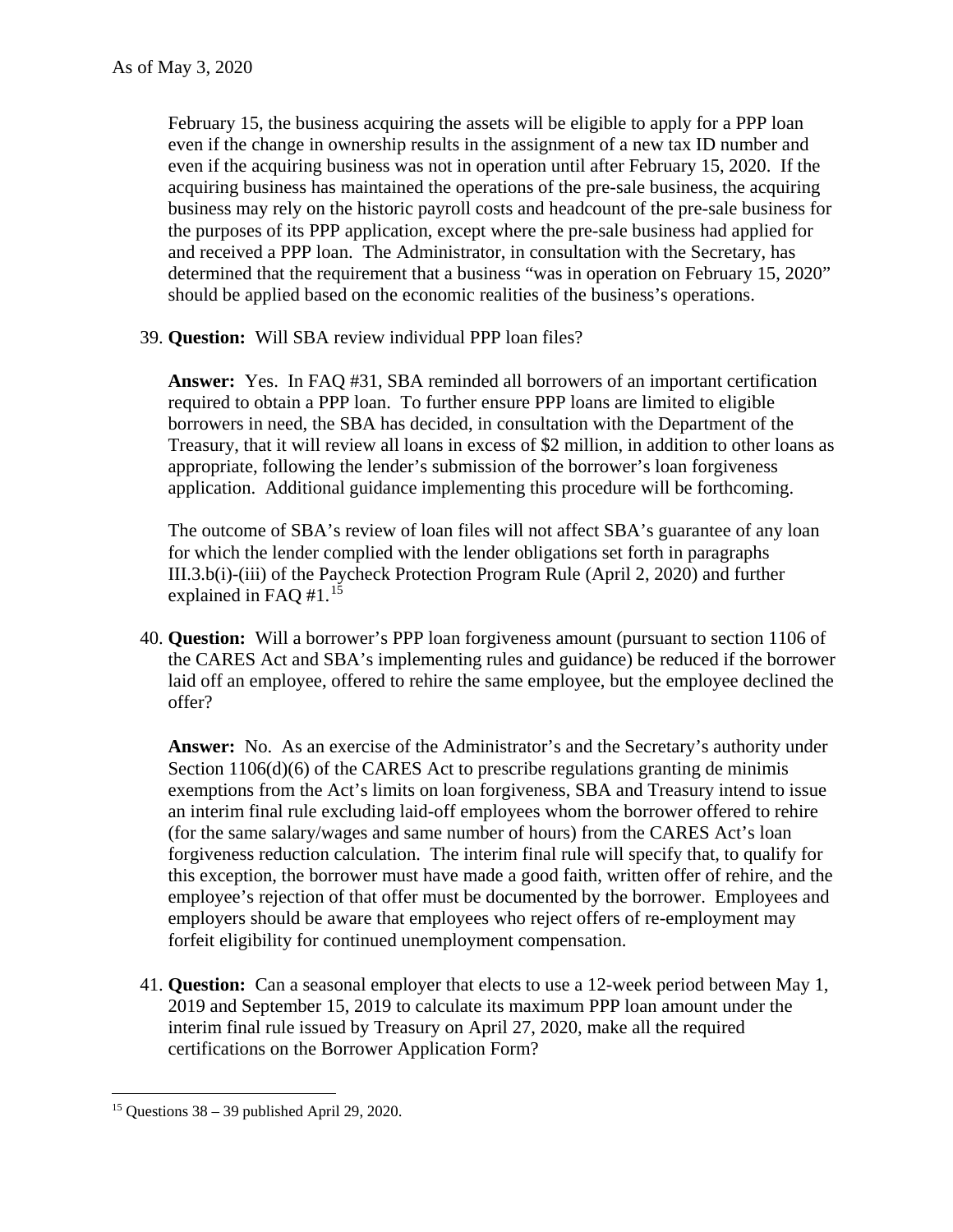$\overline{\phantom{a}}$ 

**Answer:** Yes. The Borrower Application Form requires applicants to certify that "The Applicant is eligible to receive a loan under the rules in effect at the time this application is submitted that have been issued by the Small Business Administration (SBA) implementing the Paycheck Protection Program." On April 27, 2020, Treasury issued an interim final rule allowing seasonal borrowers to use an alternative base period for purposes of calculating the loan amount for which they are eligible under the PPP. An applicant that is otherwise in compliance with applicable SBA requirements, and that complies with Treasury's interim final rule on seasonal workers, will be deemed eligible for a PPP loan under SBA rules. Instead of following the instructions on page 3 of the Borrower Application Form for the time period for calculating average monthly payroll for seasonal businesses, an applicant may elect to use the time period in Treasury's interim final rule on seasonal workers.

42. **Question:** Do nonprofit hospitals exempt from taxation under section 115 of the Internal Revenue Code qualify as "nonprofit organizations" under section 1102 of the CARES Act?

**Answer:** Section 1102 of the CARES Act defines the term "nonprofit organization" as "an organization that is described in section  $501(c)(3)$  of the Internal Revenue Code of 1986 and that is exempt from taxation under section 501(a) of such Code." The Administrator, in consultation with the Secretary of the Treasury, understands that nonprofit hospitals exempt from taxation under section 115 of the Internal Revenue Code are unique in that many such hospitals may meet the description set forth in section  $501(c)(3)$  of the Internal Revenue Code to qualify for tax exemption under section  $501(a)$ , but have not sought to be recognized by the IRS as such because they are otherwise fully tax-exempt under a different provision of the Internal Revenue Code.

Accordingly, the Administrator will treat a nonprofit hospital exempt from taxation under section 115 of the Internal Revenue Code as meeting the definition of "nonprofit organization" under section 1102 of the CARES Act if the hospital reasonably determines, in a written record maintained by the hospital, that it is an organization described in section  $501(c)(3)$  of the Internal Revenue Code and is therefore within a category of organization that is exempt from taxation under section  $501(a)$ .<sup>[16](#page-13-0)</sup> The hospital's certification of eligibility on the Borrower Application Form cannot be made without this determination. This approach helps accomplish the statutory purpose of ensuring that a broad range of borrowers, including entities that are helping to lead the medical response to the ongoing pandemic, can benefit from the loans provided under the PPP.

<span id="page-13-0"></span><sup>&</sup>lt;sup>16</sup> This determination need not account for the ancillary conditions set forth in section  $501(r)$  of the Internal Revenue Code and elsewhere associated with securing the tax exemption under that section. Section  $501(r)$  states that a hospital organization shall not be treated as described in section  $501(c)(3)$  unless it meets certain community health and other requirements. However, section 1102 of the CARES Act defines the term "nonprofit organization" solely by reference to section  $501(c)(3)$ , and section  $501(r)$  does not amend section  $501(c)(3)$ . Therefore, for purposes of the PPP, the requirements of section  $501(r)$  do not apply to the determination of whether an organization is "described in section  $501(c)(3)$ ."